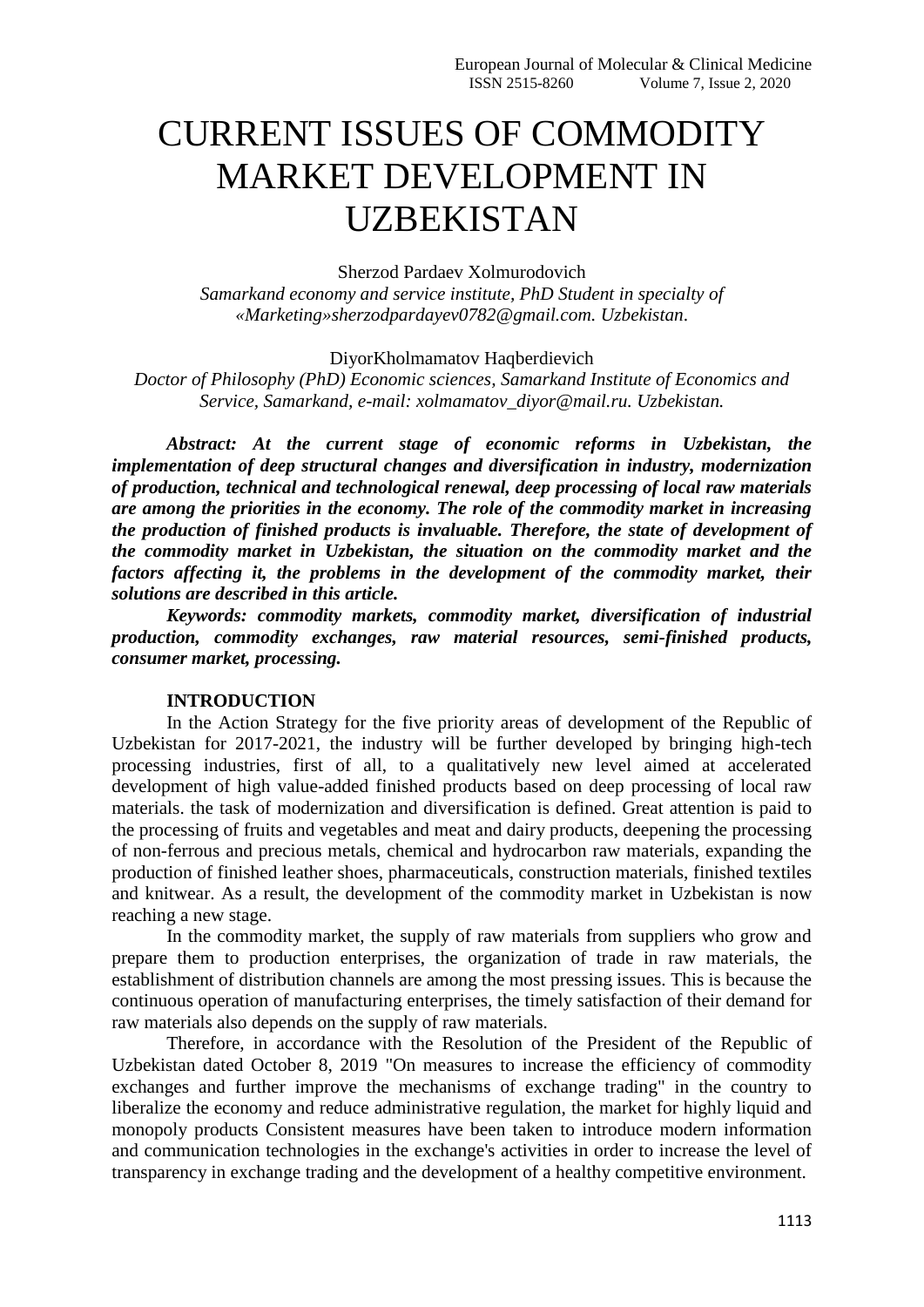Also, in the address of the President of the Republic of Uzbekistan to the Oliy Majlis, he identified the uninterrupted supply of raw materials to industries as one of the programmatic and targeted tasks to be implemented in the economy in 2020 and beyond.

## **ANALYSIS OF THE RELEVANT LITERATURE**

The peculiarities of the raw materials market, changes in market conditions have been widely studied by foreign scientists, as well as experts from economic centers.

From the XXI century, the growth rate of the world economy has led to a sharp change in the factors affecting the situation on commodity markets. The imbalance between the intensity of consumption of many commodities, the intensification of liberalization in key segments, and speculative growth are destabilizing commodity trade [Spartak, 2011, p.7]. In the XXI century, the general situation in the commodity markets has changed, first of all, the level of instability has increased. Situations such as supply and demand imbalances in the commodity market, high price volatility, and inefficient management require exporters and importers to be constantly vigilant [World Economic Situation…, 2013].

The production of finished products with high added value based on the processing of high-tech raw material resources is developing rapidly. Under their influence, in the last decade, the proportion of materials with desired properties, also called "smart" materials, has increased, which are changing their properties in response to environmental changes [Williams, Adams, 2010, p. 169].

From the beginning of the century to the economic crisis of 2008 and 2010-2013, rising prices, changes in the structure of world commodity markets, the dynamics of economic growth in Asia, especially China and India led to a global increase in demand for raw materials [Trade and Development…, 2013] . Over the last decade, geopolitical instability has changed some geographic routes for commodity suppliers. The development of domestic industry in the countries leads to the expansion of trade in mineral resources [Revenko, 2015, p.33].

Observations in commodity markets suggest that there is a high correlation between economic growth and price changes. The dynamics of GDP growth in world GDP and developed countries is consistent with the dynamics of metal prices, not with the price of oil raw materials [Parra-Lancourt, 2015, p.13].

In Uzbekistan, the task is to ensure the timely implementation of sectoral programs for the deep processing of mineral resources, the implementation of 649 investment projects worth about \$ 40 billion [Action Strategy, paragraph 132].

#### **RESEARCH METHODOLOGY**

Scientific abstraction, induction and deduction, time and

the topic was studied using methods such as space, analysis and synthesis, logical analysis, and based on the experience of the authors in the development of the commodity market.

### **ANALYSIS AND RESULTS**

The implementation of deep structural changes and diversification in industry, the development of processing also has an impact on the situation on commodity markets in Uzbekistan. The government's focus on increasing the production of finished products in the country is also having a positive impact on the raw materials market. The commodity market consists of raw materials, semi-finished products, means of production required for the manufacturing industry. Commodity resources are mainly sold through commodity exchanges. The commodity market is directly related to the activities of these exchanges.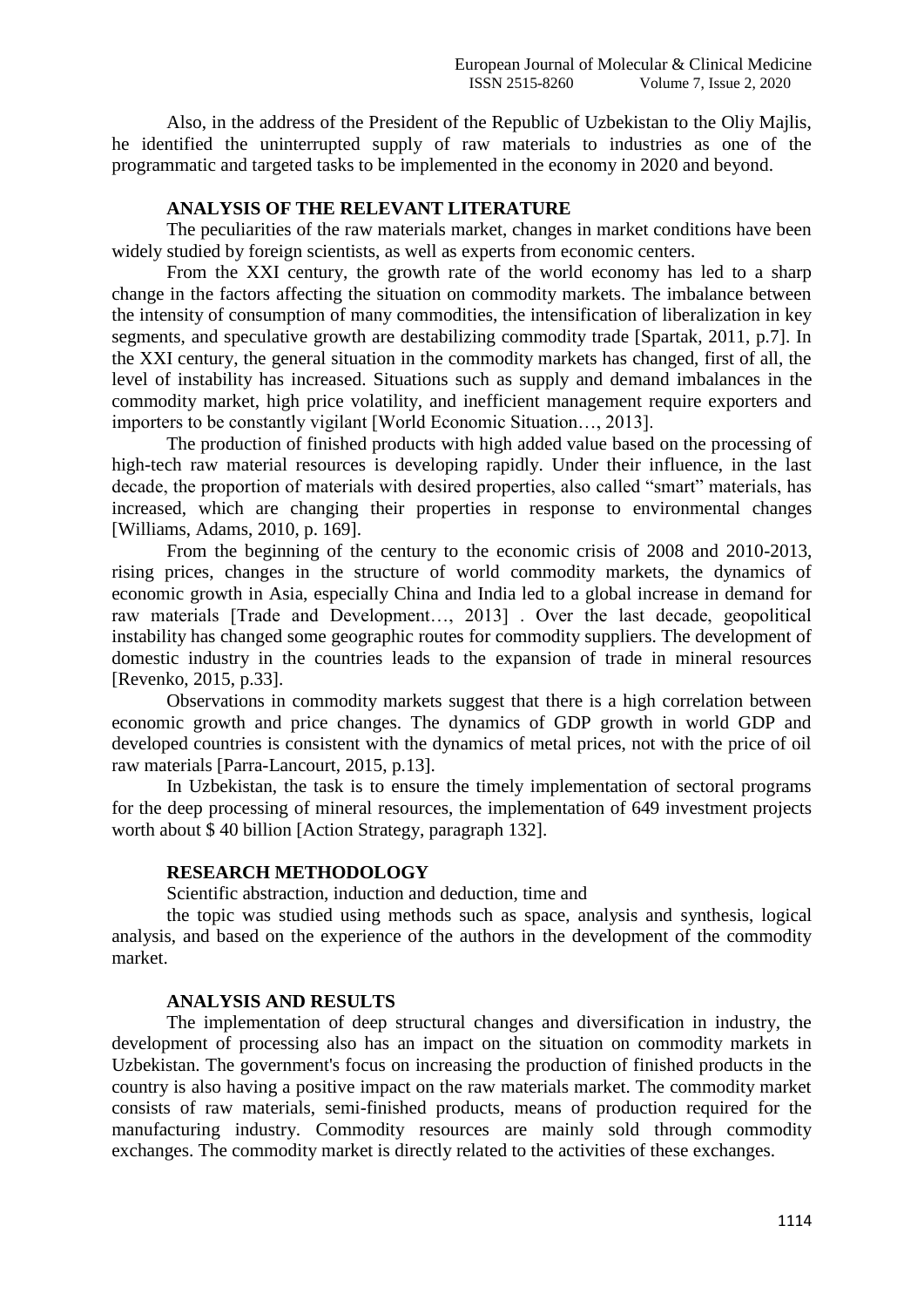Therefore, the Resolution of the President of the Republic of Uzbekistan dated October 8, 2019 "On measures to increase the efficiency of commodity exchanges and further improve the mechanisms of exchange trading" was adopted. This decision is based on the introduction of modern information and communication technologies in the exchange to liberalize the economy and reduce administrative regulation, increase market mechanisms in the sale of highly liquid and monopoly products, increase transparency in exchange trading and develop a healthy competitive environment.

In general, today Uzbekistan is developing the necessary measures for deep processing of local raw materials in the system of "raw materials - semi-finished products finished products." In general, Uzbekistan pays great attention to the development of its domestic industry, further increasing the share of this sector in the country's GDP, and for this purpose to attract foreign investment. The development of the raw materials market is of great importance for this.

It should be noted that the market of raw materials (products for technical and production purposes) is an exchange. Their trade is carried out wholesale through the exchange mechanism. If we pay attention to the structure of trades through the Uzbek commodity exchanges in 2008-2018, commodities play a key role (Figure 1).





More than 70% of the turnover of Uzbek commodity exchanges are raw materials, more than 20% are consumer goods. Raw material resources are an important factor in the organization of processing in the country. In 2017-2021, Uzbekistan has developed special programs for the organization of deep processing of local raw materials.

The concept of processing refers to a process that involves several (at least three to four) stages of the production cycle involving the production of a consumer product from a raw material. The priority of the country's economic policy is the gradual deep processing of rich mineral resources and flora of Uzbekistan, the production of high value-added products. In other words, the main goal is to move to a 3-4 stage system of processing to turn raw materials into finished products that are in high demand in the world market. The essence of this system is that in the first stage the raw material is initially processed, ie semi-finished, in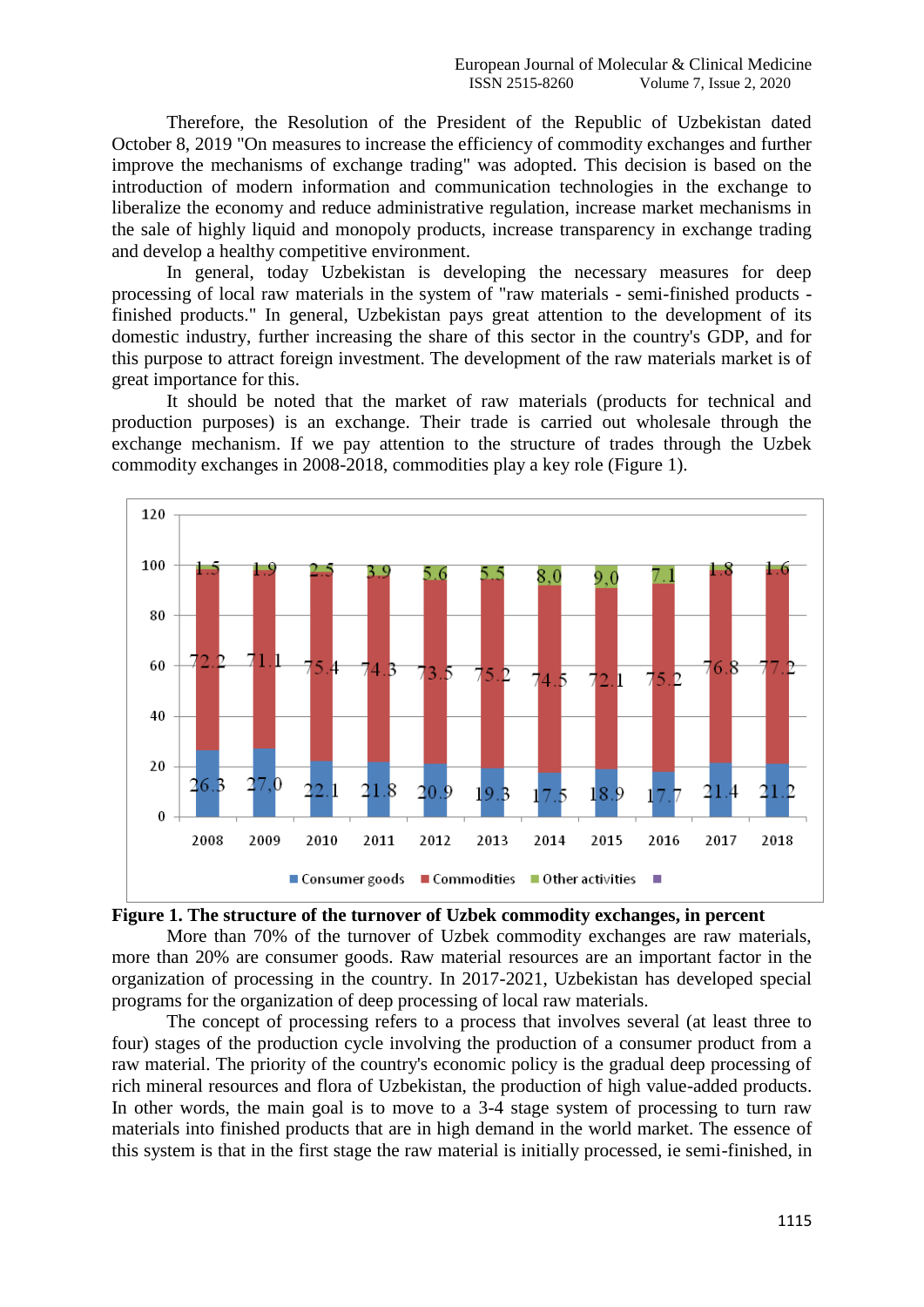the next stage it is converted into finished materials for industrial production, and in the third and final stage the finished product is produced for the consumer market.

It depends on which industries in the country have the highest opportunities for the development of processing, cultivation, extraction and processing of raw materials. If we pay attention to the analysis of the types of commodity resources sold through the Uzbek commodity exchanges in 2014-2018, the share of agricultural products, fuel, construction materials, machinery, mechanical equipment, machinery and equipment and mineral fertilizers for technical production is high. (Table 1).

| $N_2$             | <b>Product types</b><br><b>Years</b>                                      |           |           |           |           |           |
|-------------------|---------------------------------------------------------------------------|-----------|-----------|-----------|-----------|-----------|
|                   |                                                                           | 2014      | 2015      | 2016      | 2017      | 2018      |
| 1.                | Agricultural products for                                                 | 350980,0  | 419112,2  | 737401,0  | 523674,2  | 769287,6  |
|                   | technical production                                                      |           |           |           |           |           |
| 2.                | Wheat                                                                     | 3612,4    | 662,2     | 7887,5    | 320166,9  | 504958,9  |
| $\overline{3}$ .  | Sugar                                                                     | 107909,7  | 102021,3  | 146497,6  | 392473,6  | 58840,1   |
| 4.                | Wheatflour                                                                | 748071,0  | 749886,2  | 744925,9  | 802383,1  | 516706,5  |
| $\overline{5}$ .  | Vegetableoil                                                              | 484520,0  | 499888,6  | 627147,6  | 802723,6  | 1192358,2 |
| $\overline{6}$ .  | Yarnfabric                                                                | 3931,6    | 2138,7    | 1674,9    | 5987,2    | 7143,1    |
| 7.                | Silkfabric                                                                | 340,5     | 15,7      | 416,8     | 3000,0    | 4511,6    |
| $\overline{8}$ .  | Clothesandrelateditems                                                    | 27688,7   | 17401,5   | 19412,6   | 47728,1   | 34456,4   |
| 9.                | Gasoline                                                                  | 55423,8   | 54267,6   | 118666,7  | 86911,4   | 121145,3  |
| $\overline{10}$ . | Dieselfuel                                                                | 315058,0  | 255180,4  | 310609,7  | 40220,1   | 953,6     |
| 11.               | Coal                                                                      | 149420,3  | 10845,4   | 11280,0   | 10025,1   | 170545,2  |
| 12.               | Bitumen, asphalt                                                          | 14903,4   | 14937,6   | 15372,1   | 3694,1    | 93467,5   |
| 13.               | Fuel oil (kerosene, motor<br>oils)                                        | 510,8     | 259,4     | 336,3     | 166,8     | 217,5     |
| 14.               | Mineralfertilizers                                                        | 72534,0   | 102950,2  | 107645,8  | 26212,0   | 181156,5  |
| 15.               | Suitablewood                                                              | 665,9     | 1174,8    | 5246,0    | 6462,6    | 1028,1    |
| 16.               | Sawwoodmaterials                                                          | 7742,3    | 18876,5   | 10152,3   | 10912,6   | 10912,9   |
| 17.               | Mechanical<br>products,<br>mechanical<br>equipment,<br>machines and tools | 266418,5  | 195741,3  | 169056,6  | 189498,0  | 283231,9  |
| 18.               | Paperandcardboard                                                         | 3463,0    | 4440,5    | 10732,1   | 19355,5   | 33777,8   |
| 19.               | Asbestoscementproducts<br>(slate)                                         | 88761,8   | 66601,4   | 64989,8   | 26038,6   | 26576,9   |
| 20.               | Cement                                                                    | 1953093,3 | 1779762,0 | 2435307,3 | 2330384,6 | 5547117,6 |
| 21.               | Buildingbricks                                                            | 7347,7    | 10877,1   | 5551,8    | 1663,1    | 21558,0   |
| 22.               | Windowwindow                                                              | 54568,1   | 83834,2   | 135705,2  | 173939,3  | 409128,2  |
| 23.               | Rolling of metal<br>and<br>metal products                                 | 434723,7  | 331352,4  | 480447,1  | 22754,0   | 191063,4  |
| 24.               | Groundvehicles                                                            | 16821,3   | 5129,1    | 7323,8    | 33143,3   | 34721,3   |

**Table 1: Sale of commodity resources at Uzbek commodity exchanges<sup>1</sup> (mln. sum)**

Based on the analysis of the table data, we developed the structure of the commodity market of Uzbekistan (Figure 2).

**.** 

<sup>1</sup>Data of the State Statistics Committee of the Republic of Uzbekistan.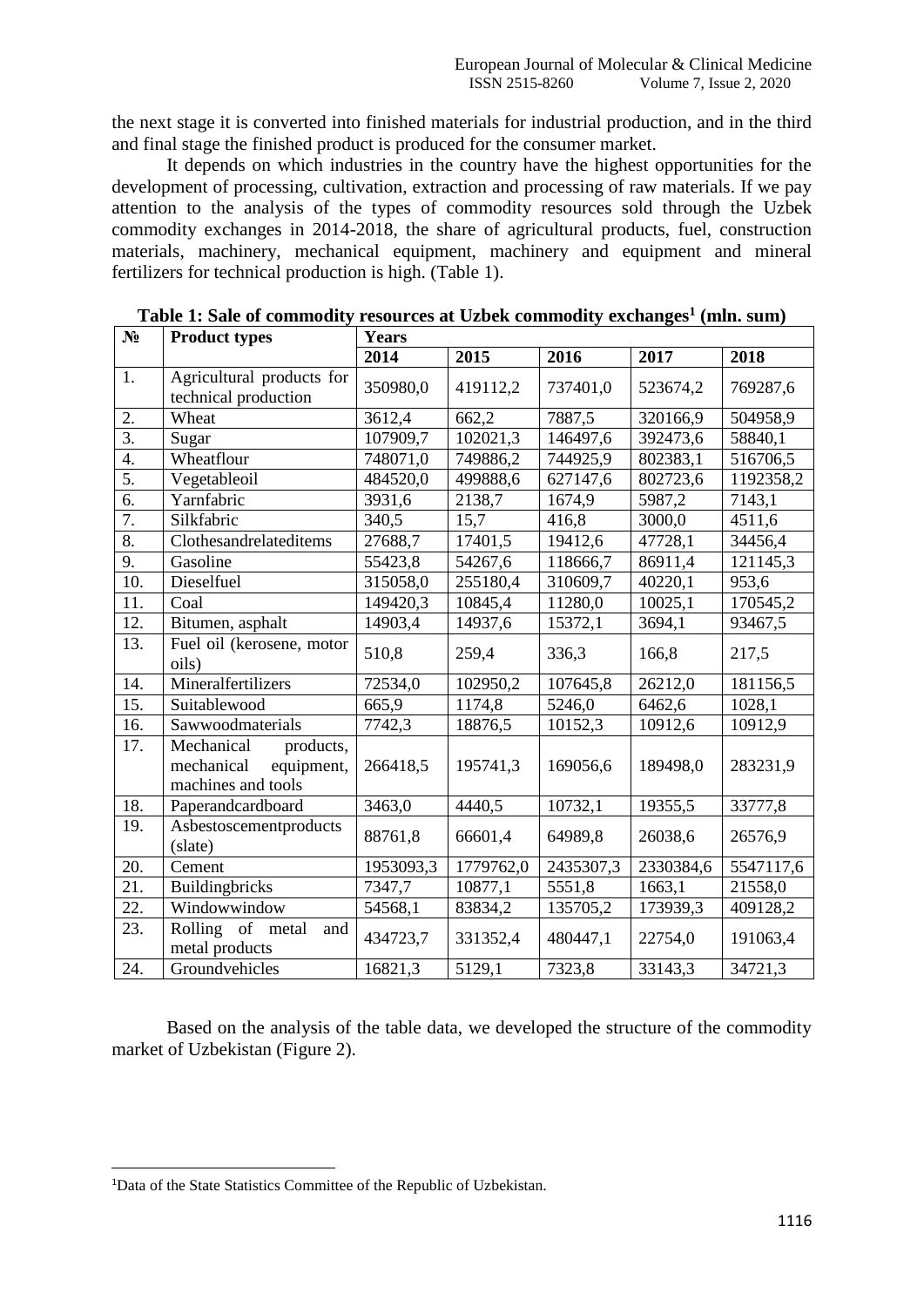

**Figure 2. The structure of the commodity market of Uzbekistan<sup>2</sup>**

Based on the results of research, we have divided the Uzbek commodity market into three major macro-level segments. The first major segment is agricultural products for technical production. This segment includes cotton fiber, wet fruits and vegetables, melons, legumes, cereals, leather, wool, tevit, leather, dairy and meat products.

The second segment is industrial raw materials and semi-finished products. This segment is the most promising and promising. This segment includes fuels: oil, fuel oil, gasoline, propane, methane, diesel fuel; non-ferrous and precious metals: gold, silver, copper, aluminum, lead, tin; machinery products, machines and equipment; chemical products.

The third segment includes building materials: asbestos cement products (slate), cement, gypsum, limestone, feldspar, marble and others.

Significant changes are taking place in the world commodity market situation in the next decade. A number of factors influence changes in supply and demand in the market of mineral raw materials and heat resources. In particular, consumer stocks, market regulation, solvency of companies, phases of the reproduction cycle, the state of scientific and technological development in the consumer sector, the structure and scale of demand in the market of mineral and thermal resources, transportation of raw materials, inflation, state

**.** 

<sup>2</sup>Development of authors.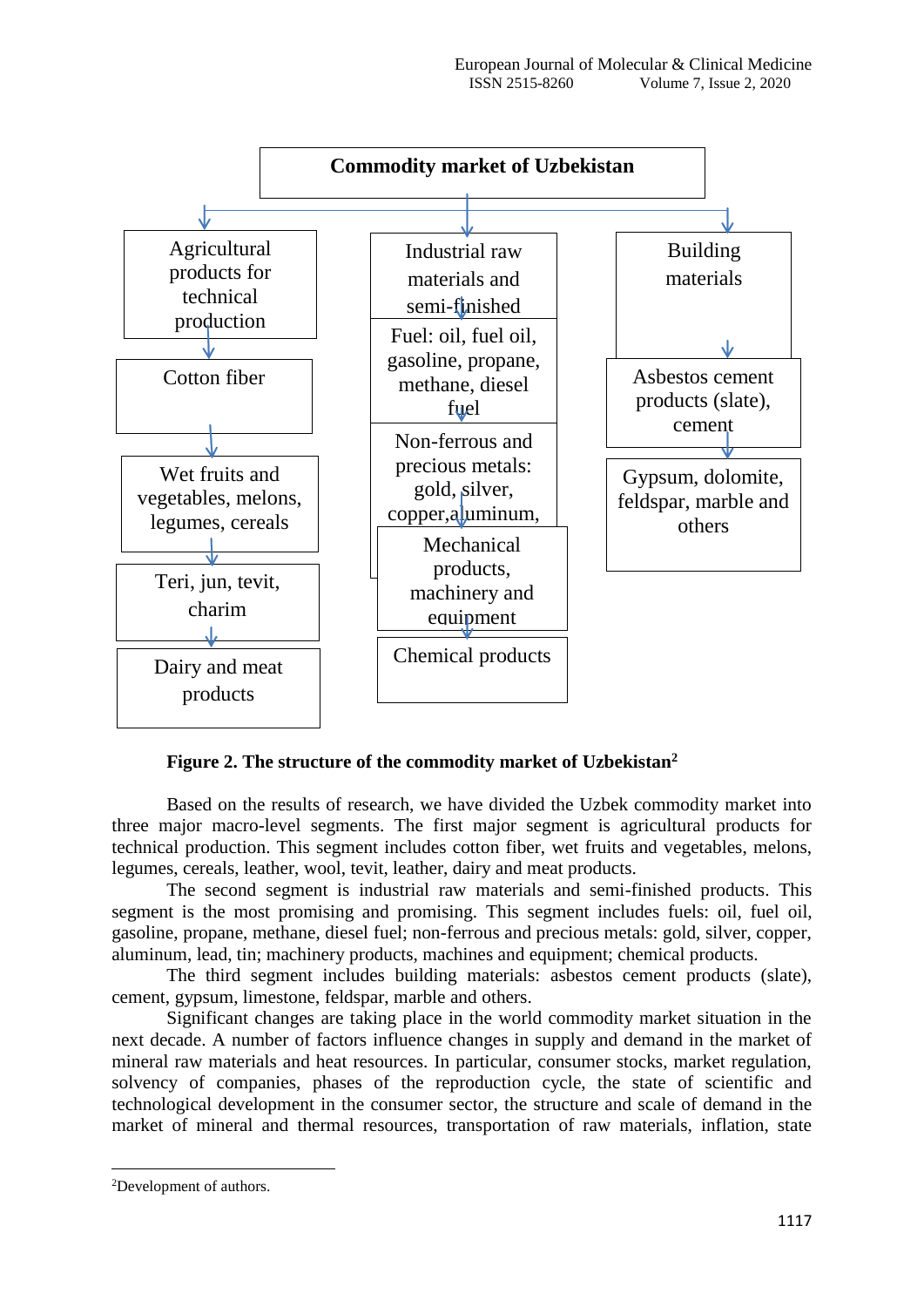monopoly regulation, current the level of production, the state of scientific and technical progress in geological prospecting and mining determine the supply.

In the address of the President of the Republic of Uzbekistan to the Oliy Majlis on January 24, 2020, one of the priorities in the economy in 2020 and beyond is to provide a number of important sectors of the Uzbek economy, including chemical, oil and gas, energy, electrical engineering, construction materials, jewelry. , radical development of the geological prospecting industry. Taking this into account, 2 trillion soums are allocated from the budget of Uzbekistan this year to identify promising deposits and increase existing reserves and to increase existing reserves [Address of the President of the Republic of Uzbekistan to the Oliy Majlis ... 2020].

The growth rate of commodity trade is always determined by the growth rate of production, the growth of trade volume and the expansion of scale. Also, the commodity composition of international trade is determined by the growth rate of the share of raw materials and semi-finished products. Currently, trade in a number of non-ferrous metal raw materials, mineral and energy resources plays a key role in industrial production.

In the development of trade in raw materials in the world, increasing attention is paid to the extraction of mineral, metal, fuel resources on the basis of advanced high-tech equipment. It is also important to find additional new facilities, develop transport infrastructure.

One of the important economic aspects of the commodity market is that it is the main source of attracting investors. It is also known from the world economy that most investors make their investments in the sale and production of raw materials of strategic importance.

The most important sector that attracts investors in Uzbekistan is the raw materials market. Agricultural products, non-ferrous and precious metals, minerals and hydrocarbons for technical and production purposes are the main sources of investment for investors.

## **CONCLUSIONS**

Uzbekistan is a country rich in mineral and plant raw materials. The programs adopted in the country for the development of industrial production are mainly aimed at increasing the production of finished products as a result of deep processing of local minerals. Commodity market conditions are also changing dramatically. The country is moving from the export of raw materials to the export of finished products. The task is to process 3.5 million tons of cotton grown in the country alone by 10025, to produce nonfinished products (yarn, yarn) and to develop its exports. Therefore, the main focus should be on the development of the Uzbek commodity market. In the development of the commodity market, it is expedient to pay attention to the following:

Regular study of commodity markets, marketing research in the field of supply and demand, the dynamics of changes in price levels, the needs of manufacturing enterprises and the capacity of the consumer market;

organization of trade in raw materials, registration of trade agreements, formation of sales channels, development of the scheme of effective commodity movement system;

Establishing cooperation with the world's leading companies in each type of raw material resources, attracting foreign investment;

organization of modern infrastructure in the system of "raw materials - semi-finished products - finished products" for the development of the commodity market.

As a result of the study of the situation on the commodity market of Uzbekistan, the state of development and future state programs, current issues have been identified. We have developed the following proposals and recommendations for further development of the commodity market, increasing trade turnover, increasing the efficiency of entities operating in this market: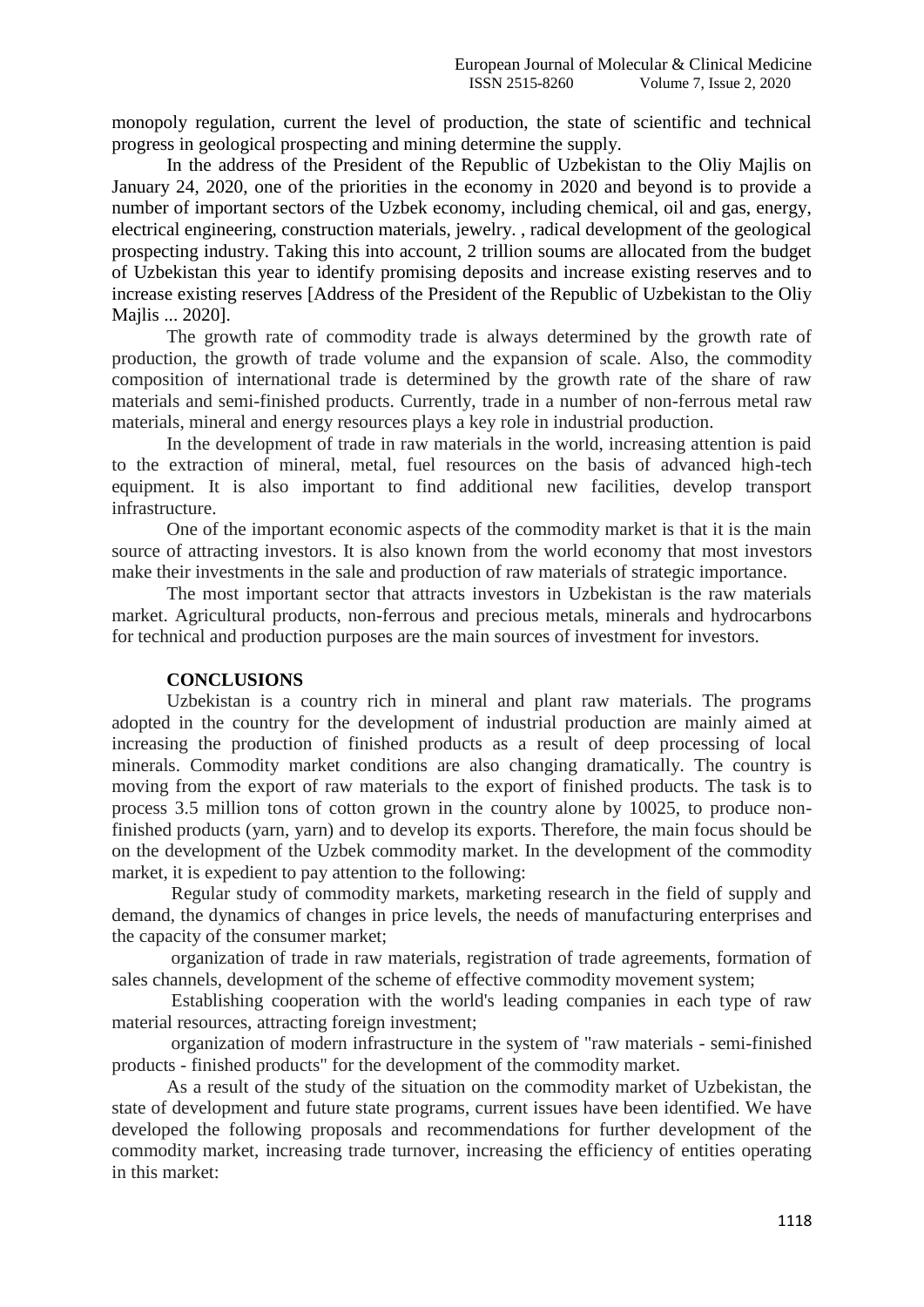1) Establishment of the "Agency for Raw Materials Resources", which will cultivate, extract, prepare, create reserves, trade, analyze the price level, study the situation in the domestic and foreign markets in the country.

2) Further increase the organization of clusters of agricultural production for technical and production purposes, the introduction of a mechanism for the establishment of specialized exchanges for the organization of trade in agricultural products for technical production.

3) Establish specialization of commercial intermediaries operating in the V2V system in the commodity market: brokers, dealers, wholesalers, logistics companies. Introduce a system of incentives for them from the state.

4) Development of a mechanism for cooperation between business entities in the system of "supplier of raw materials - trade of raw materials - producer" in the processing of mineral raw materials, fuel, energy raw materials.

# **REFERENCES:**

- [1] The Decree of the President of the Republic of Uzbekistan "On the Strategy for the Strategy of the Republic of Uzbekistan on Further Release" dated February 7, 2017 PF-4947
- [2] Address of the President of the Republic of Uzbekistan ShavkatMirziyoyev tothe OliyMajlis. January 24, 2020.
- [3] Alle M. *Ekonomikakaknauka*[*Economy as science*]. Moscow, naukadliaobshchestva, RGTU, 1995. 168 p.(In Russian)
- [4] Revenko L.S. Mirovietovarnierinki: tendentsii XXI veka. Vestnik, Sankt-PeterburgskogoUniversiteta, pp.27-45
- [5] Spartak A. n. Metamorfozymirovyhtovarnyhrynkov [Metamorphoses of world product markets]. *Rossijskijvneshneekonomicheskijvestnik*[*Russian Foreign Economic Herald*], 2011, no. 8, p. 3–13. (In Russian)
- [6] Tirole Jean. *Rynkiirynochnaiavlastj: teoriiaorganizatsiipromyshlennosty*[*Te theory of industrial organization*]. Eds. V. M. Galperina, L. S. Tarasevicha. St. Petersburg, Enonomicheskaiashkola Publ., 1996,796 p. (In Russian)
- [7] Williams L., Adams W. *Nanotehnologee bez tajn*[*Nanotechnology Demistifed*]. Moscow, Eksmo Publ., 2010,365 p. (In Russian)
- [8] Filippova B. Osobennostiregulirovaniiarynkovselskohoziajstvennyhtovaroviprodovolstviia v usloviiahglobaljnojkonkurentsii [Special aspects of regulation of agricultural products and food markets underthe global competitiveness conditions]. *Bulleteninostrannoykommertcheskoyinformatsii (BIKI)* [*Bulletin of foreign commercial information (BIKI)*], 2013, no. 49, pp. 84–91. (In Russian)
- [9] Chalmin Ph. *What is the new normal in commodity markets?* Global CommoditiesForum. Geneva, 2015,14 April. Available at:
- [10] [http://unctad.org/meetings/en/Presentation/SUC%20GCF2015%20Philippe%](http://unctad.org/meetings/en/Presentation/SUC%20GCF2015%20Philippe%25)
- [11] Parra-Lancourt M. *Commodities and terms of trade from a really long-term perspective*. Global CommoditiesForum. Geneva, 2015, 14 April. Available at: [http://unctad.org/meetings/en/Presentation/SUC%20G](http://unctad.org/meetings/en/Presentation/SUC)CF2015%20Mariangela%20Parra-Lancourt.pdf (accessed: 18.04.2015).
- [12] *Recent developments and new challenges in commodity markets and policy options for commodity-based inclusive growth and sustainable development*. note by theUnCTAD secretariat. Geneva, 2015, 4 February. Available at: http://unctad.org/meetings/en/SessionalDocuments/cimem2d29\_en.pdf (accessed: 26.03.2015).